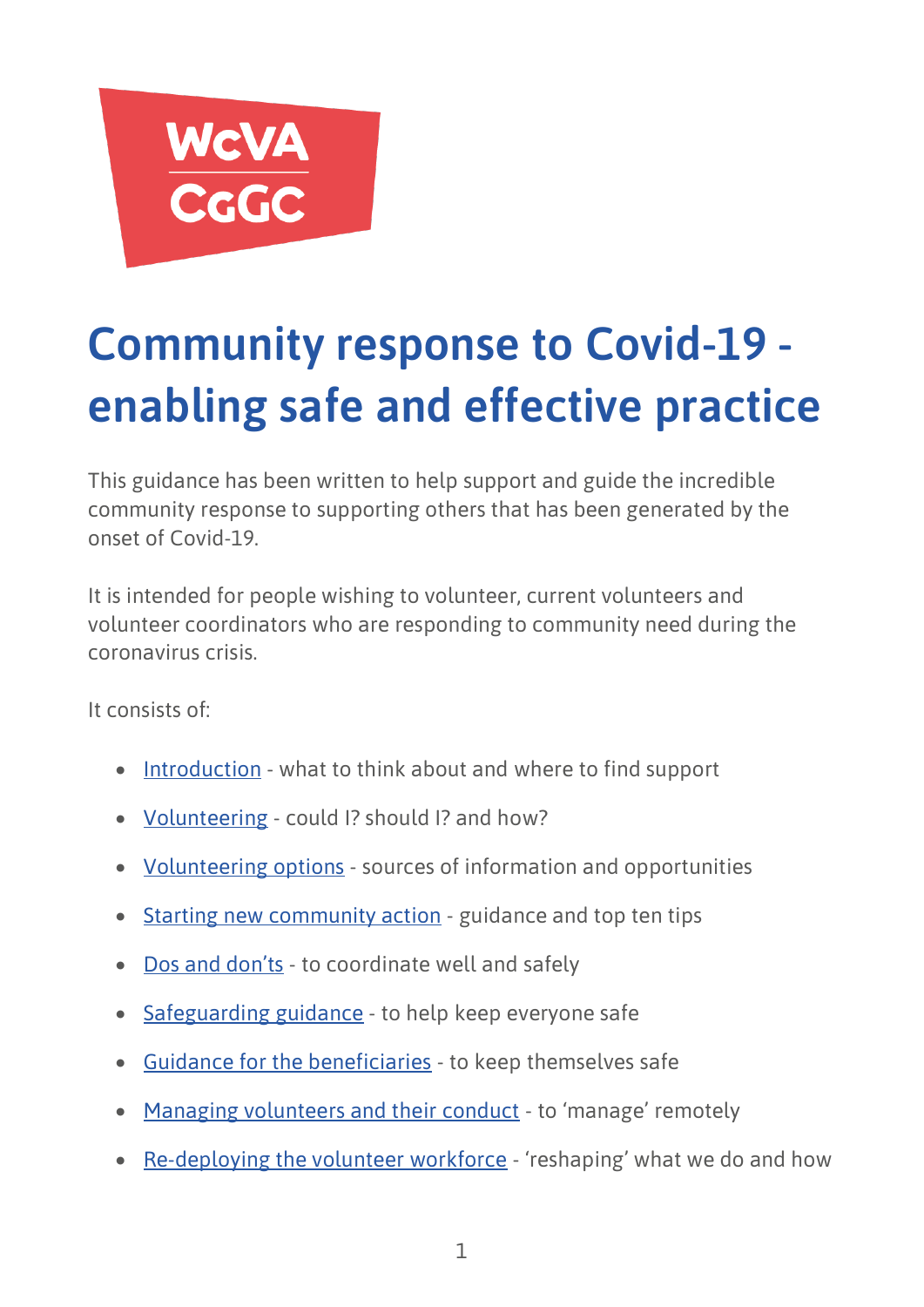- [Financial transactions](#page-9-0) preventing abuse, fraud and theft
- [Suggested volunteer roles](#page-9-1) with helpful detail
- [DBS checks reminder](#page-12-0) what has and hasn't changed
- [Other useful resources](#page-12-1) a selection of useful links

We hope you will find it useful. We will update it as necessary as things change, and in response to your needs. Do let us know how we can help you: [safeguarding@wcva.cymru.](mailto:safeguarding@wcva.cymru)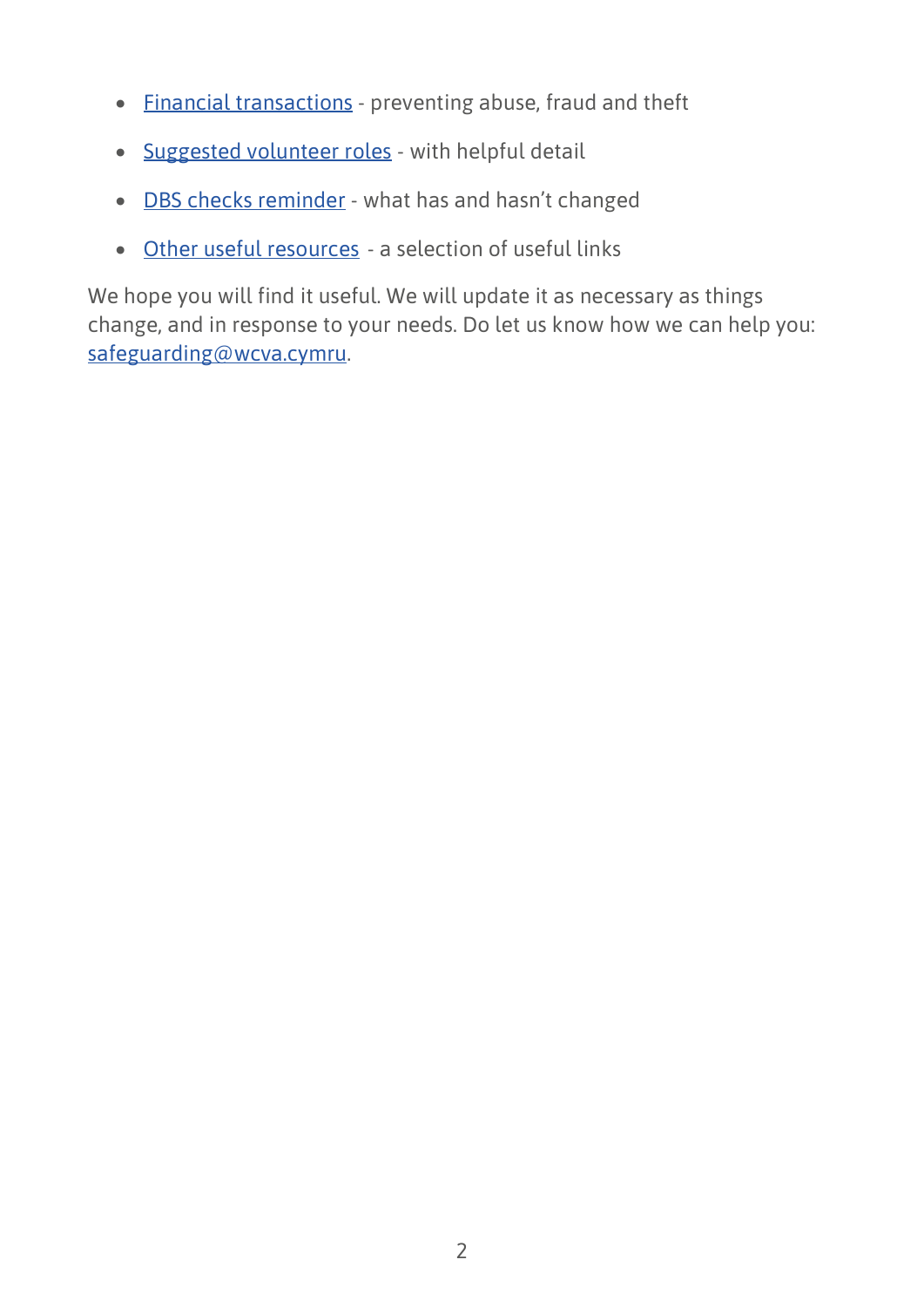# <span id="page-2-0"></span>**INTRODUCTION**

**We all want to capitalise on the goodwill and resourcefulness of communities and community action in caring for those who are most vulnerable under the shadow of coronavirus.**

But we need to take the time to create safe methods and systems that protect everyone: those at risk from Covid-19 and those who deliver the services (visit [Looking out for each other Wales\)](https://gov.wales/first-minister-launches-looking-out-each-other-campaign-wales). We need also to be mindful of conventional safeguarding threats and the opportunities presented by the current crisis for financial (scams, fraud, theft), emotional harm, neglect, poor care practice, domestic abuse and all other forms of abuse.

In all circumstances, the emphasis and aim should be for minimum contact between those most at risk of becoming seriously ill and anyone who could possibly carry the virus to them. Utilising our growing use of technology for communication, co-ordination and co-operation by remote means is vital for beneficiaries, volunteers and the organisations.

Social media is a powerful tool for motivating volunteer action, but could lead to well-meaning but ineffectual, if not dangerous, activity, if this takes place without appropriate structure. Part of our effort should be to guide individuals to use the many established means of co-ordinating and supporting volunteer action that we already have in place.

These include:

- the network of County Voluntary Councils which make up Third Sector [Support Wales](https://thirdsectorsupport.wales/)
- and Volunteering Wales' [database of volunteering opportunities](https://volunteering-wales.net/vk/volunteers/search.htm?searchString=&categories=3042)

# <span id="page-2-1"></span>**VOLUNTEERING – COULD I? SHOULD I? AND HOW?**

#### **Health first**

Anyone can volunteer but under the current guidance for responding to the coronavirus, people who are most at risk (those who are pregnant, over 70 and who have underlying health conditions) should **not** take on volunteering roles that could raise their risk of infection, or of passing it onto others who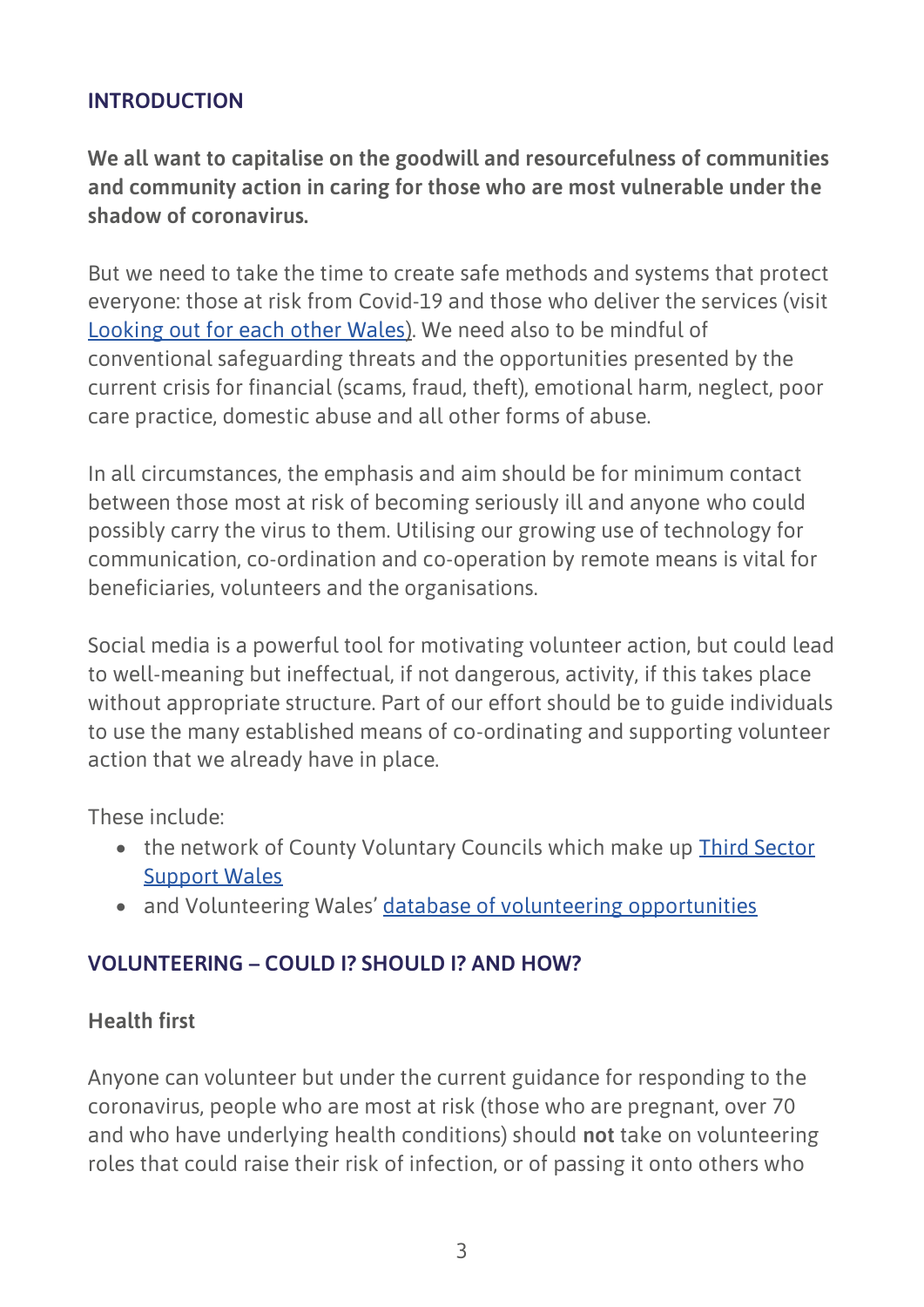might be at risk. If anyone under the age of 18 years wishes to volunteer, please contact your local CVC for further guidance.

Think about non-contact roles which can be performed through remote access using phones, emails, *facetime* etc. These roles are just as important as many others to prevent loneliness and disconnection.

People who should be in self-isolation with possible infection or at risk of infection, can also undertake these distance roles, as long as they are well enough, but must not break their isolation to volunteer otherwise.

# <span id="page-3-0"></span>**VOLUNTEERING OPTIONS**

# **Mutual aid/community circles**

Many neighbours have already undertaken to assist and support one another in a very small locality. In most cases, this means that the people involved already know each other, to some extent. No-one should be placed under pressure to participate (and should be encouraged to call their CVC or the Police if they feel in any way uncomfortable or threatened).

Postcards or leaflets though letterboxes can re-introduce neighbours and suggest how they might help and support one another: from simply keeping in contact through phone calls, to dropping off shopping on the doorstep, etc. whilst maintaining social distance: [PHW Wales coronavirus/covid-19 self](https://phw.nhs.wales/topics/latest-information-on-novel-coronavirus-covid-19/self-isolation-advice/)  [isolation advice.](https://phw.nhs.wales/topics/latest-information-on-novel-coronavirus-covid-19/self-isolation-advice/)

Ideally, there should be at least 2 metres between people and the visitor should wear a facemask or scarf over their nose and mouth, and wear gloves if handling items to be left with the neighbour. Cards or leaflets should not be stockpiled and should be stored in plastic sealed bags.

Check your social media such as **WhatsApp**, **Nextdoor** and **Facebook** for local groups etc. and for more information.

#### **Joining an existing volunteer organisation**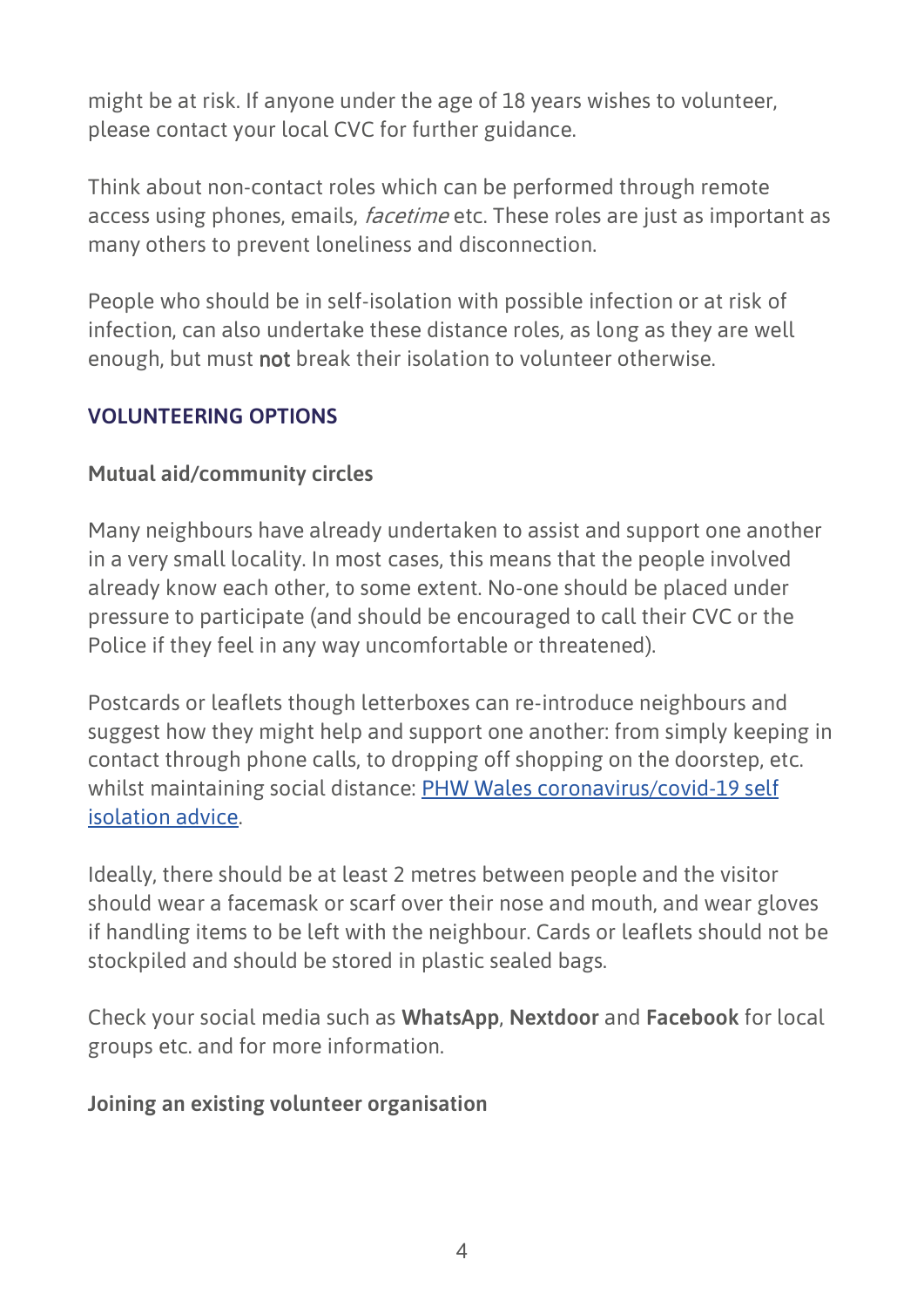Through your local [county voluntary council \(CVC\)](https://thirdsectorsupport.wales/) or [Volunteering Wales](https://volunteering-wales.net/vk/volunteers/search.htm?searchString=&categories=3042)  [search opportunities](https://volunteering-wales.net/vk/volunteers/search.htm?searchString=&categories=3042) you can sign up to undertake a specific volunteering role with a local organisation.

Volunteers should expect there to be some kind of application process and may be asked to sign up to a code of conduct by the organisation.

Some volunteer roles may require a police check. All volunteers could be asked about their unspent convictions (those for which the rehabilitation period has not yet ended (see [Unlock\)](https://www.unlock.org.uk/) This is the same as a DBS basic check and involves filling in and signing a simple form.

Other roles may require enhanced **DBS checks.** 

This is less likely in the current context, since these checks are for roles with contact with the people who are most at risk of conventional safeguarding issues. Roles requiring enhanced DBS checks should be clearly stated on the opportunity description.

### <span id="page-4-0"></span>**Starting up new community action**

Community responses to Covid-19 are happening swiftly in very many ways. We welcome and applaud our communities for their generosity and willingness to assist others. We also urge them to put systems and processes in place to safeguard beneficiaries and volunteers from abuse and harm.

The following guidance is for organisers of new groups that are in the process of getting set up to deliver local services with volunteers, and for existing groups that now wish to expand their volunteering activity in response to the coronavirus.

In all circumstances, the emphasis and aim should be for minimum contact between those most at risk of becoming seriously ill and anyone who could possibly carry the virus to them.

#### **TOP TEN TIPS TO GET YOU STARTED.**

Please see our guidance on the [Third Sector Support Wales](https://thirdsectorsupport.wales/) website for more detail on all these points: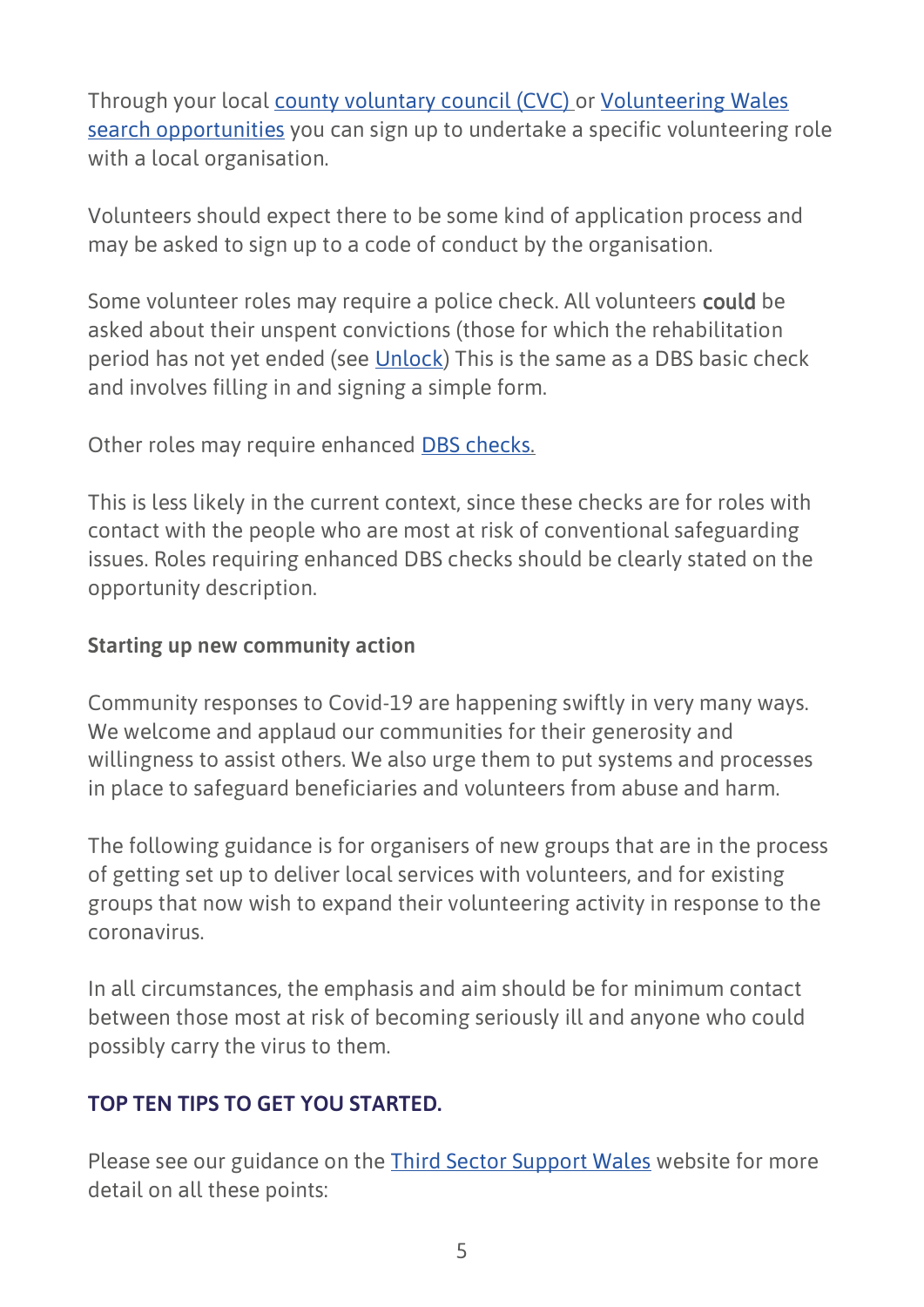- 1. Group leaders should provide their contact details to the beneficiaries (the people you will be helping) and a description of the services they are planning to offer
- 2. Group leaders should create role descriptions for volunteers which identify whether there is a need for [DBS checks](https://www.gov.uk/government/collections/dbs-eligibility-guidance) (Check our website or email [safeguarding@wcva.cymru](mailto:safeguarding@wcva.cymru) for advice)
- 3. The service should create a clear system for beneficiaries to alert volunteers to their need for help: volunteers should be informed what to do next – usually call the emergency services: Do NOT Enter premises
- 4. Group leaders should ensure that volunteers have access to a named co-ordinator who is easily contactable
- 5. Volunteers must know that they should contact the Co-ordinator if they have any concerns and the Co-ordinator should have a list of contacts to make referrals, e.g. police and social services
- 6. Volunteers should follow all [Public Health Wales](https://phw.nhs.wales/) guidance about COVID-19 and security measures should also be observed
- 7. Financial transactions must be carefully managed and cash exchange avoided at all costs (explore online methods e.g. bank transfers, PayPal). Methods other than cash exchange are easier to trace and less vulnerable to abuse.
- 8. Beneficiaries should only sign up willingly to make any payments. They should be encouraged to call their CVC (see below) or the Police if they feel in any way uncomfortable or threatened
- 9. Volunteers should use a clear form of identification when communicating with beneficiaries
- 10. Where possible, make use of the existing volunteer workforce, e.g. community drivers and befrienders, or employees of public services who want to volunteer. They may already have relevant training and experience in safe working practices and hold a current DBS certificate.

#### **SUPPORT**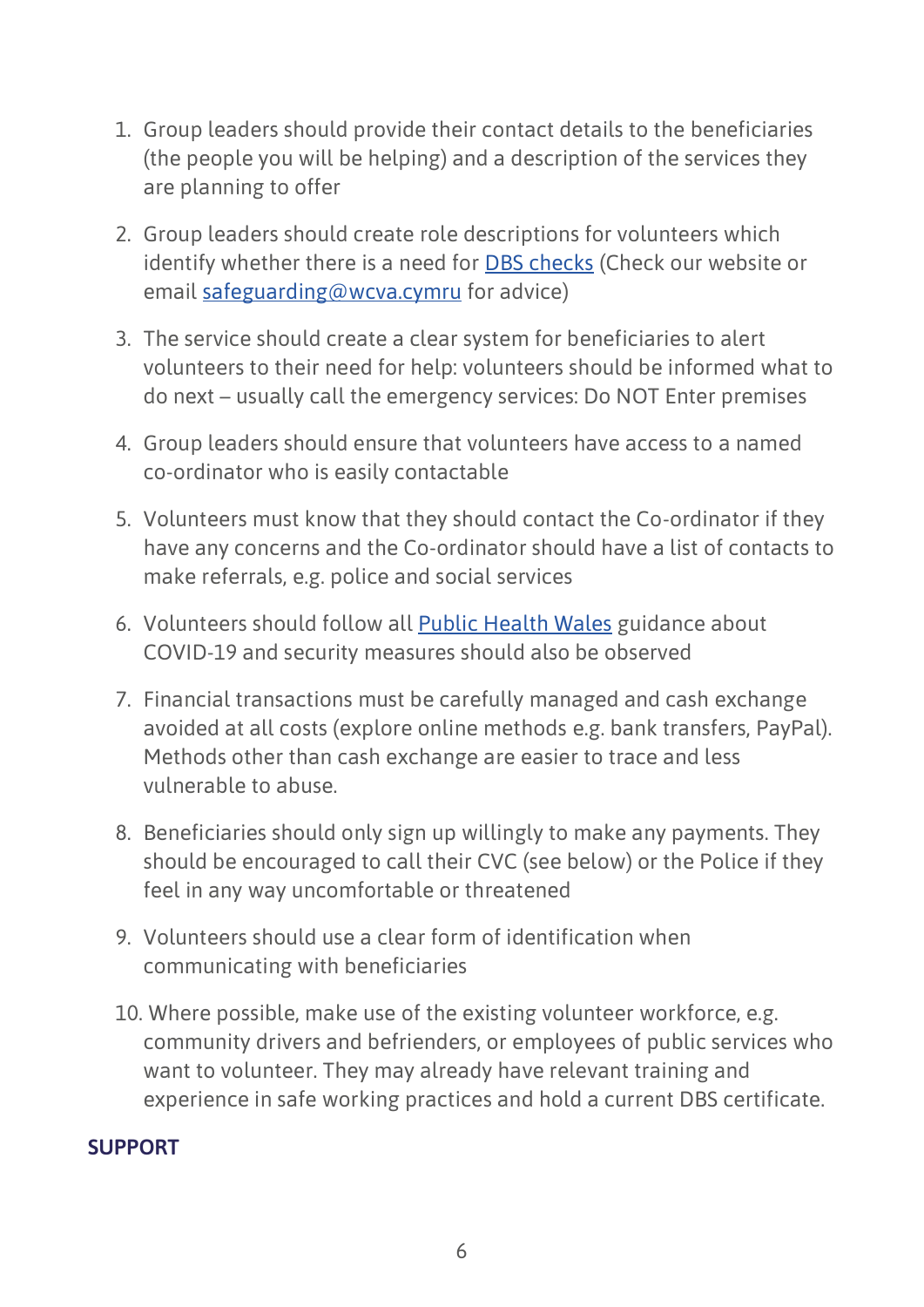Contact your local [county voluntary council \(CVC\)](https://thirdsectorsupport.wales/) for support and guidance with organising volunteer activities.

# <span id="page-6-0"></span>**SOME DOS AND DON'TS**

# **Preparation**

Where possible:

# **DO**

- Know who you will be working with (the beneficiaries)
- Ensure that they know who you (the group) are
- Provide a 'service guide' to what you will do and how you will do it
- Provide the contact details of a named contact (co-ordinator) (mobile number and email)
- Make use of your website or Facebook page, etc.

# **Communication**

# **DO**

- Tell all of your beneficiaries to be security conscious above and beyond their usual safeguards
- Provide your volunteers with ID, ideally with a photograph, and in large format
- Ensure they know to use it at each visit and on every occasion
- Tell volunteers only what they need to know to carry out their tasks
- Ask each volunteer to sign up to a code of conduct and to comply with it at all times
- Pass on any information indicating a risk to beneficiaries to the authorities
- Ensure volunteers know they **MUST NOT VOLUNTEER** if they feel ill

#### **DON'T**

• Involve a volunteer if you have concerns or hear complaints about their conduct. Ask them to desist and return/destroy their ID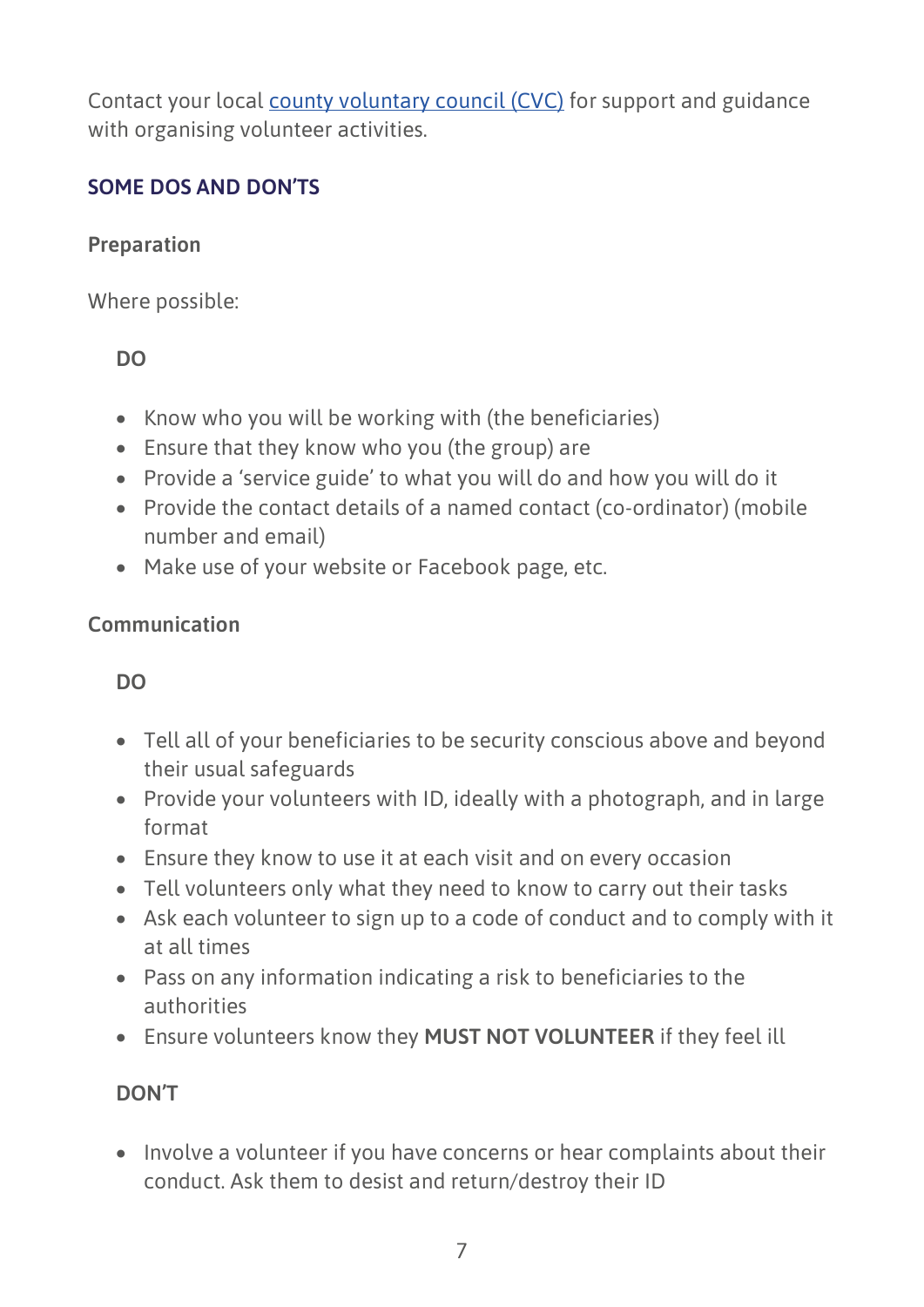- Ask for cash transactions if there is any way to avoid this
- Allow/expect anyone to work who may have coronavirus symptoms
- Ignore an unresponsive household
- Ask for DBS checks for roles where this is ineligible (not legal)

# <span id="page-7-0"></span>**SAFEGUARDING GUIDANCE**

# **Alerting the need for help**

The Police would want to remind everyone that it is unwise for someone to flag up to the public that they are at risk, but in the present situation there may need to be an easy way for a householder to indicate 'I am seriously ill or I am not coping'. It would always be preferable to send this message to a single recipient, such as a (blank) text message to the co-ordinator or a family member, but this may not always be possible.

Any signal that is going to be used for requesting help should be agreed only between the householder and the service. When volunteers notice the signal, they should alert their co-ordinator. Do NOT enter the premises.

The co-ordinator should call the household directly or the nominated individual and arrange for the volunteer to call if this is required. In the event of no answer/reassurance, call the emergency services.

# <span id="page-7-1"></span>**Guidance for beneficiaries**

Remind your beneficiaries that they should not be expected to open their doors to anyone unless there is a good reason for doing so, and even then, only when the person is stood at a certain distance away as recommended by [PHW Wales covid-19 social distancing.](https://phw.nhs.wales/topics/latest-information-on-novel-coronavirus-covid-19/guidance-on-social-distancing-for-everyone-in-the-uk-and-protecting-older-people-and-vulnerable-adults/)

Any use of a 'Help Wanted' postcard (e.g. [Safe help\)](https://gov.wales/safe-help) should be with caution: display it only in daylight and remove it once help has been arranged. If anyone is concerned about someone at or near their home that they don't know or recognise, or who does not show them clear identification, they should contact the co-ordinator or the Police.

Any items delivered to the door should be handled with care. Dispose of the outer wrapping and wash hands thoroughly after handling the goods.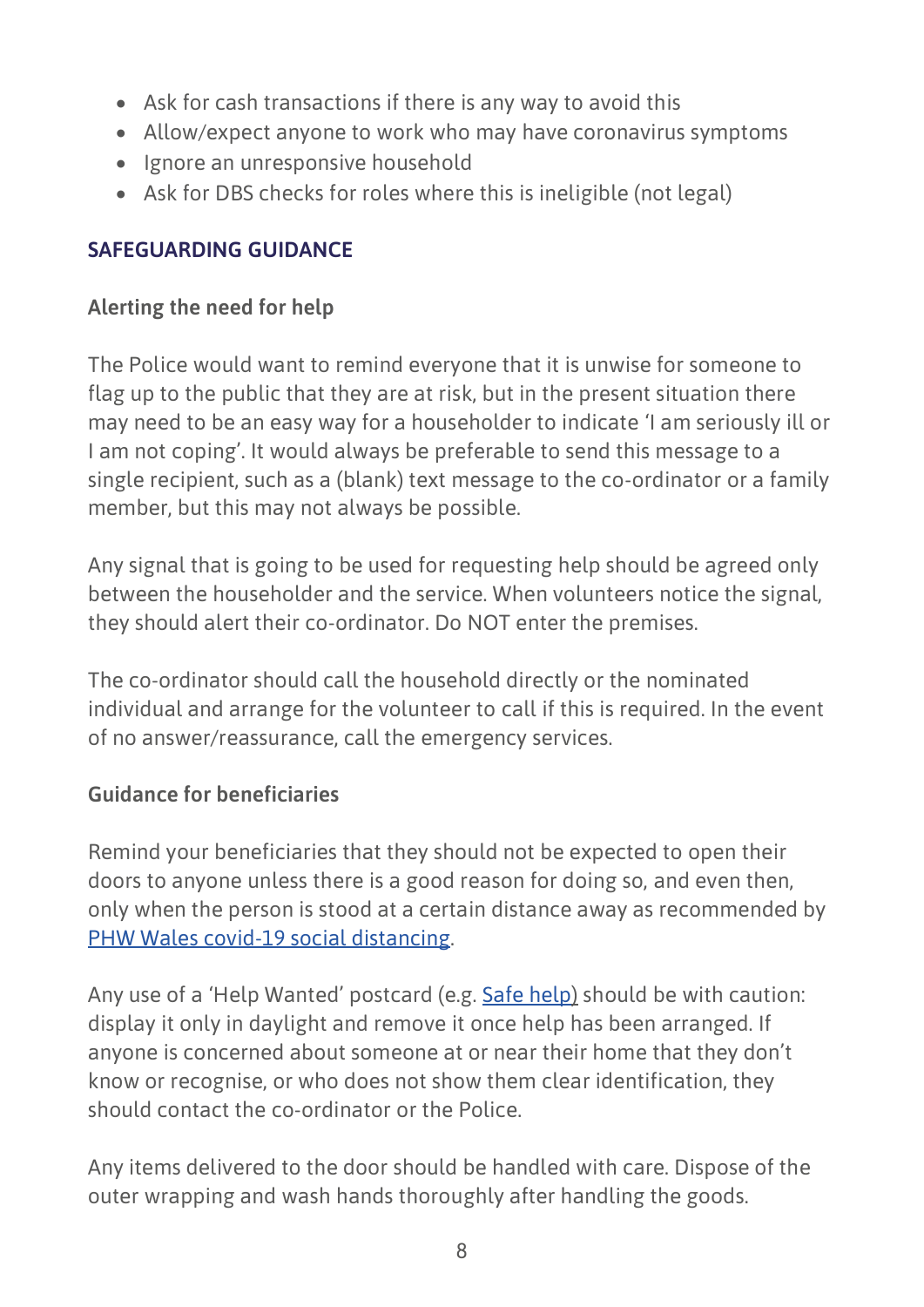# <span id="page-8-0"></span>**Managing volunteers and their conduct**

Provide all of your volunteers with some form of identification, ideally with their photograph, and in a large and clear format, so that they can hold it up to a window and show the householder that they are part of your group. Include the co-ordinator's mobile number in large print.

Tell your volunteers only what they need to know about the beneficiary to undertake their role. This may be no more than their address and a phone number, (but it is still information that could be misused). Ensure that all volunteers, those well-known and especially those who are new to your group, know exactly what you expect of them: the tasks, their conduct, their respect for the information that is shared with them or becomes known.

You may find you will gather more information about your beneficiaries as time goes on. Encourage your volunteers to share factual information and any concerns they have about the beneficiaries with the co-ordinator, who can log it, and report it onwards. This may help you to respond appropriately in an emergency.

If you have concerns about the way any volunteer is undertaking their tasks, you have every right to ask them to desist entirely, to switch tasks, or to report them to the police if they may be committing an offence/crime, or to social services if they pose a safeguarding risk or the possibility of abuse. Ask them to return their ID in the post or destroy it. Log the concerns and all your actions in response.

**Deliver a very clear message: If a volunteer begins to feel ill (fever, cough etc.) before or during their duties, they should immediately alert their co-ordinator, and remove themselves from duty.**

# <span id="page-8-1"></span>**Re-deploying the volunteer workforce**

Wherever possible, aim to re-deploy the known volunteer workforce into activity demanded by the current situation. Community drivers may have fewer health appointments to take people to attend but could drive them home from hospital. Befrienders may not be able to meet in cafés for a cup of tea but could provide a neighbourhood checking service (by phone or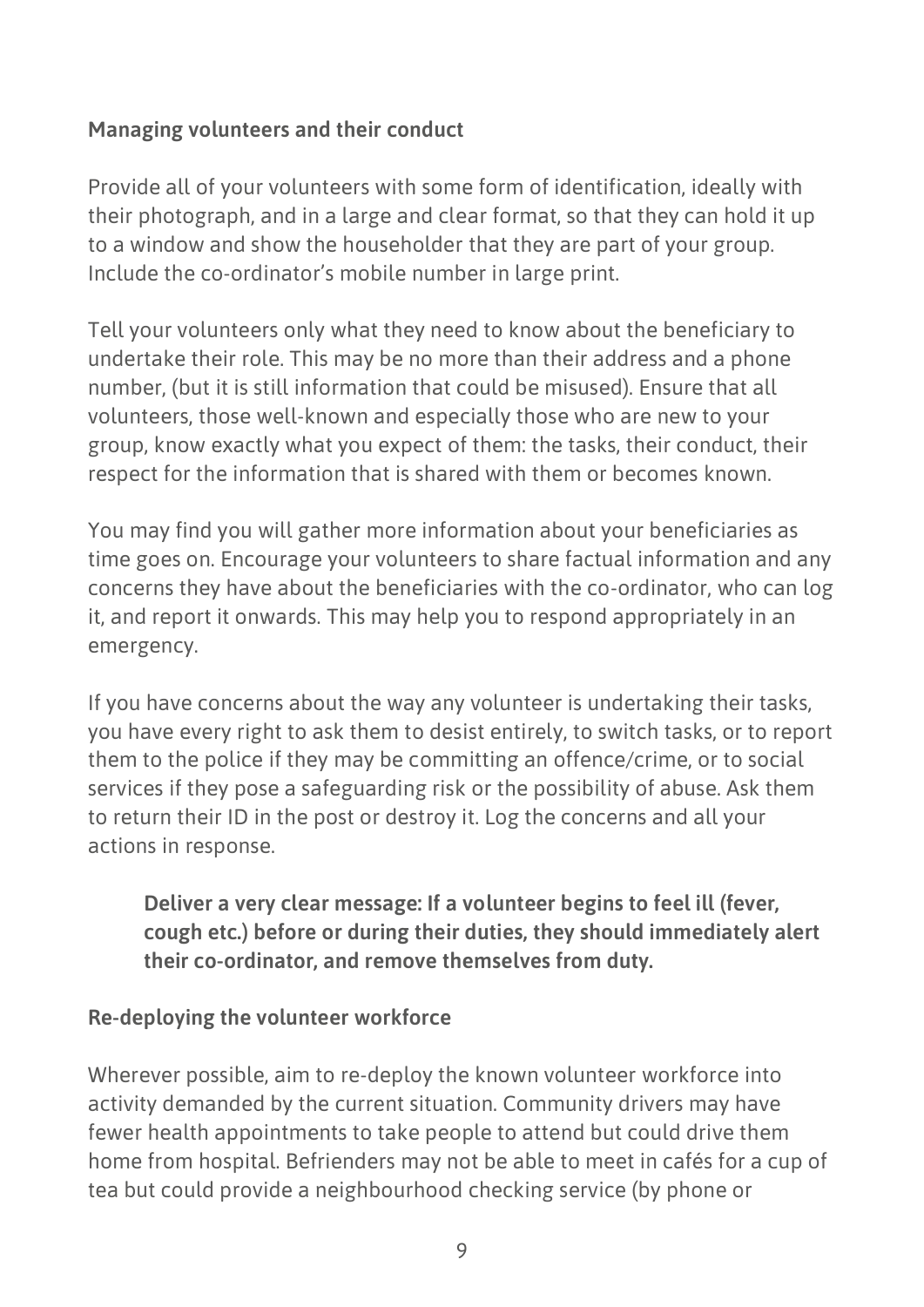knocking at doors) and also make regular phone or video calls to ensure that no-one is being neglected or feels forgotten and overlooked.

This would mean that their current DBS checks, where they are in place, should be applicable for the new role the volunteer may undertake. There is guidance for the existing social care workforce from [Social Care Wales.](https://socialcare.wales/about/coronavirus-and-our-work-what-you-need-to-know)  [Coronavirus, our work, what you need to know.](https://socialcare.wales/about/coronavirus-and-our-work-what-you-need-to-know)

Some suggested volunteer roles are outlined below.

# <span id="page-9-0"></span>**Financial transactions**

One of the big concerns will centre around getting supplies to households which are in isolation. These will have to be paid for and may mean that some organisations will pay up front and ask for reimbursement from the individual, or, will request some payment up front from the individual to cover the likely cost.

To avoid possible opportunities for financial abuse, theft etc. these should be through electronic exchange systems, bank transfers, card payments made over the phone etc. wherever possible, so that they are traceable and separate from the act of delivery. Cash exchange should be avoided at all costs (both to reduce opportunity for theft and infection).

To create evidence of the purchases, costs and delivery, photographs taken on mobile phones by the volunteer can be shared with the household and the organisation. If the householder suffers from confusion or issues with phones, a nominated family member could receive texts with photos attached.

# <span id="page-9-1"></span>**SUGGESTED VOLUNTEER ROLES**

# **Volunteer shopper**

- Washes hands/uses sanitiser before and after every set of shopping
- Works to a set list of items (preprinted with essentials to tick, or

NO contact with person at risk

Eligible: basic DBS check

(unspent convictions only)

This is not a mandatory requirement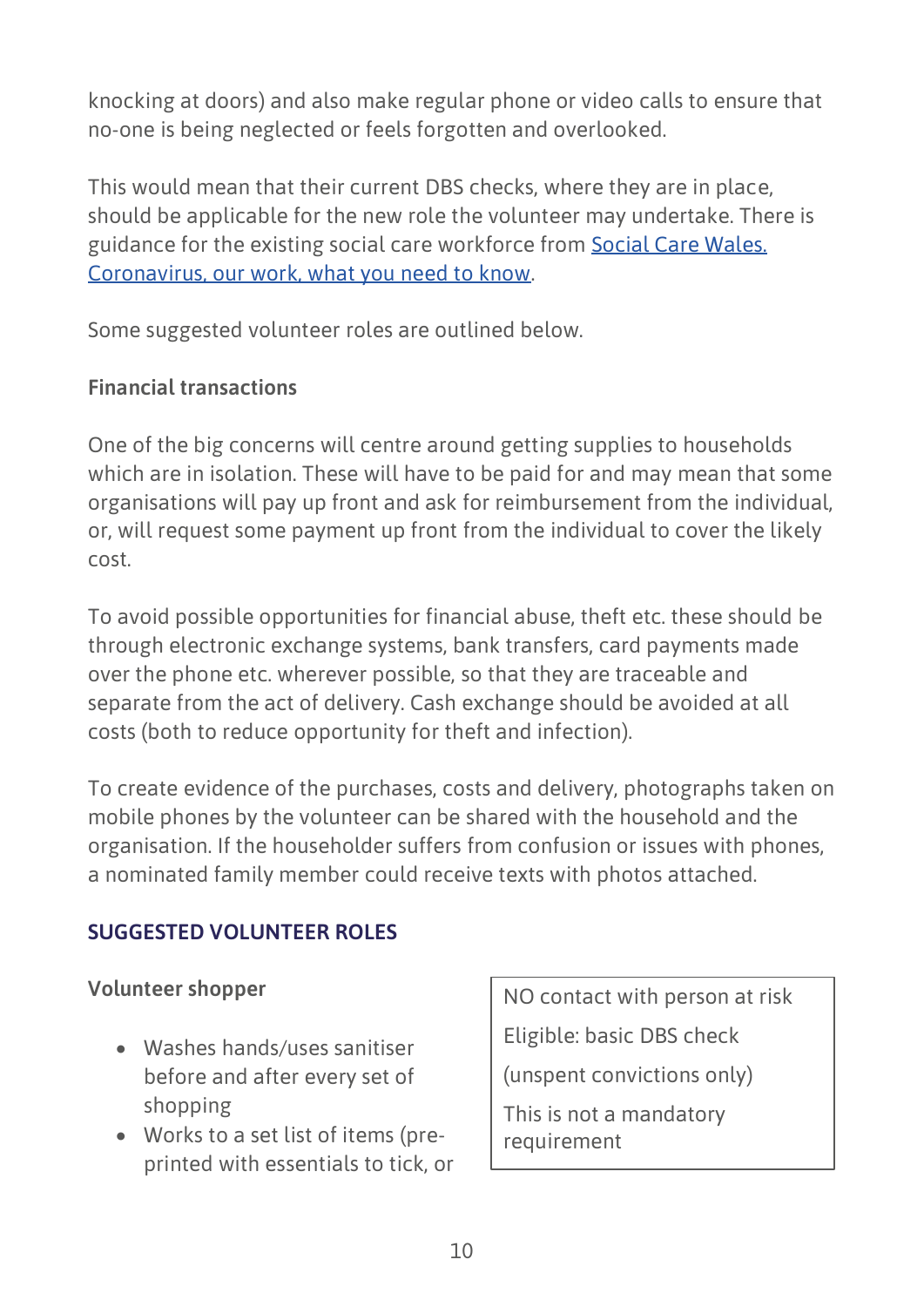an open list, in priority order, with appropriate alternatives or none, with a set upper cost limit)

- Photographs the receipt and places the original with the items
- Ensures swift delivery of items

# **Delivery volunteer**

- Washes hands/uses sanitiser frequently/wears gloves
- Places items in pre-arranged place at address (a porch would be ideal)
- Photographs items in place
- Alerts household to delivery
- Retreats to reasonable distance (minimum 2 metres) to ensure there is a response to their alert
- If no response, call the co-ordinator

If items must be carried into the premises for the individual, this should be pre-arranged.

- Householder to open door nearest to e.g. kitchen, and retreat.
- Volunteer puts on face mask/scarf and uses hand sanitiser or wears gloves before entering premises. Maintain social distance.
- Places items in the kitchen without touching anything else
- Alerts householder that they are leaving and leaves
- Use hand sanitiser again and before next visit

NO contact with person at risk

Eligible: basic DBS check

(unspent convictions only)

This is not a mandatory requirement

Motoring checks, licence, MOT, etc.)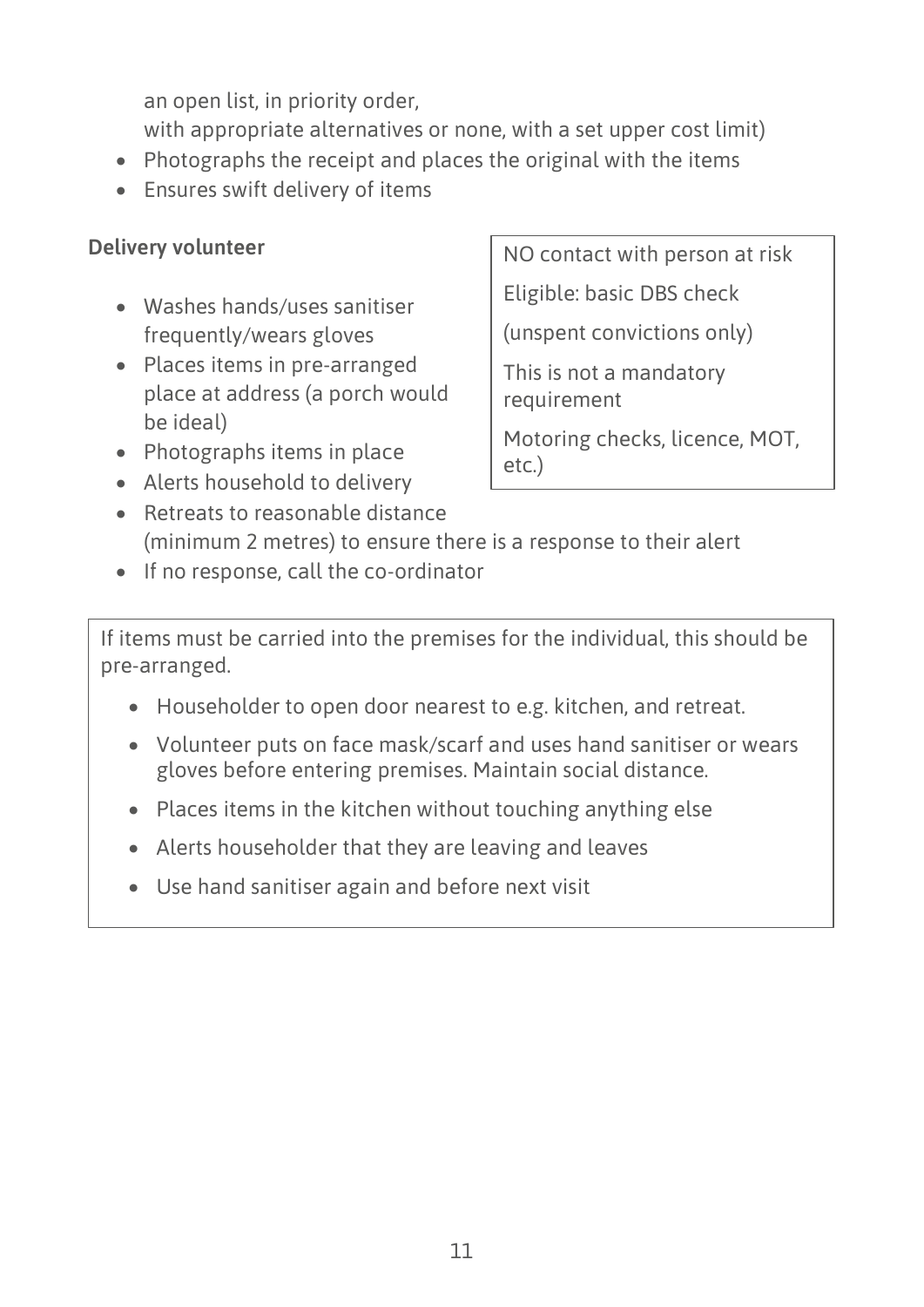**Task oriented roles** requiring access to premises but not for care purposes eg to mend a leak, walk the dog • Alert householder to arrival, use hand sanitiser and put on face mask/scarf (gloves, Social distance in relation to person at risk Eligible: basic DBS check (unspent convictions only) This is not a mandatory requirement Competency/relevant experience for tasks

- Access the premises using the shortest distance from necessary equipment
- Maintain social distance from all residents

overalls etc. if applicable)

- Householder to remove themselves to another room
- Communicate with householder using phone, let them know when you are leaving
- Use hand sanitiser again and before next call

# **Care roles**

eg washing, dressing, bathing, assistance/prompting to eat, all forms of healthcare

Almost always will require an enhanced DBS check with barring list check (adult/child/both workforce(s) as appropriate) by law

(unless performed by family member/friend as informal carer)

Close contact

Core competency skills for care or medically qualified

- Use hand sanitiser and don personal protection equipment (face mask, apron, gloves, etc)
- Carry out required care with due care and attention
- Maintain social distance from everyone other than the intended service user
- On departure, remove and dispose of personal protection equipment, use hand sanitiser again and before next call